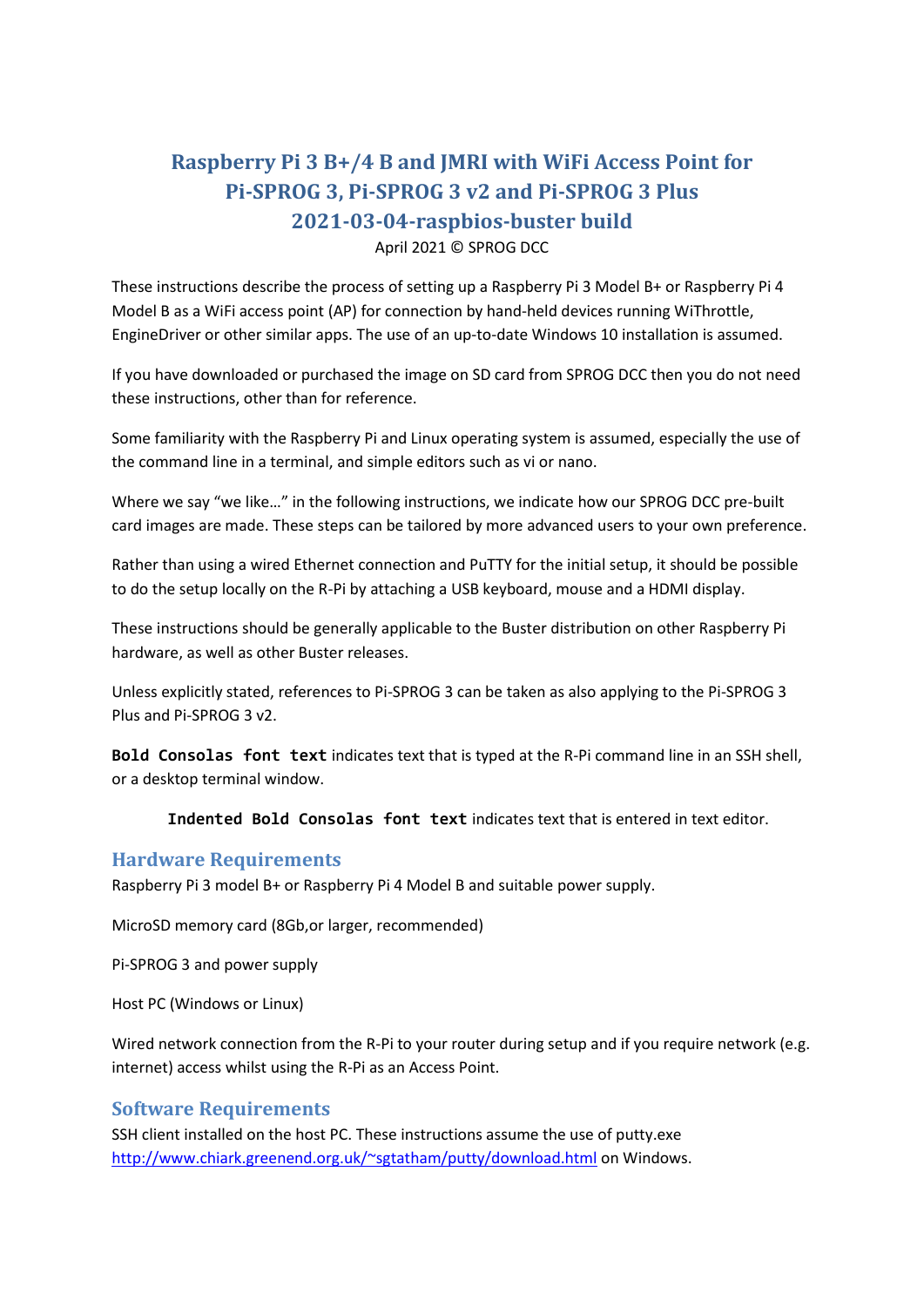VNC Viewer installed on the host,<https://www.realvnc.com/download/viewer/>

## **Create the SD Card Image**

Start with the (preferably) latest Raspbios Buster image (2021-03-04 at the time of writing) installed on an SD card. See [https://www.raspberrypi.org/documentation/installation/installing](https://www.raspberrypi.org/documentation/installation/installing-images/README.md)[images/README.md](https://www.raspberrypi.org/documentation/installation/installing-images/README.md) To keep the image size as small as possible we use the "Raspian Buster with Desktop" image. These instructions should also work with the "Raspian Buster with Desktop and recommended software" image if you also require the recommended software.

Create a file named ssh in the boot partition so that SSH will be enabled on the R-Pi. With a windows host do this by viewing the contents of the SD card in Windows Explorer, right click, New Text Document and change the name to ssh. This step must be performed before the first boot and will enable SSH and allow you to proceed to the next step.

Put the SD card in the R-Pi's SD card slot, connect the R-Pi to your home network via the wired ethernet port and connect power to the R-Pi.

## **Connecting With SSH**

Using PuTTY (or your chosen SSH client) connect and login using the default user name and hostname [pi@raspberrypi.local](mailto:pi@raspberrypi.local)

If the following procedure does not work (can happen on Windows 10 hosts) try pi@raspberrypi and if that does not work determine the R-Pi's IP address (from your router) and use that in place of the hostname, e.g. pi@192.168.1.19

| PuTTY Configuration                                                                                                                                                                                                                                                                             | ×                                                                                                                                                                                                                                                                                                                                  |
|-------------------------------------------------------------------------------------------------------------------------------------------------------------------------------------------------------------------------------------------------------------------------------------------------|------------------------------------------------------------------------------------------------------------------------------------------------------------------------------------------------------------------------------------------------------------------------------------------------------------------------------------|
| Category:<br><b>⊟</b> Session<br><b>Logging</b><br>⊟ Terminal<br>Keyboard<br>i… Bell<br>- Features<br>≐ Window<br>- Appearance<br>- Behaviour<br>- Translation<br>Selection<br>- Colours<br>⊟ Connection<br>l— Data<br>- Proxy<br>l… Telnet<br><b>Rlogin</b><br>中·SSH<br><b>Serial</b><br>About | Basic options for your PuTTY session<br>Specify the destination you want to connect to<br>Host Name (or IP address)<br>Port<br>22<br>pi@raspbenypi.local<br>Connection type:<br>Raw O Telnet O Rlogin O SSH<br>Serial<br>Load, save or delete a stored session<br><b>Saved Sessions</b><br><b>Default Settings</b><br>Load<br>Save |
|                                                                                                                                                                                                                                                                                                 | Delete<br>Close window on exit:<br>Only on clean exit<br>Always<br>$\bigcirc$ Never<br>Cancel<br>Open                                                                                                                                                                                                                              |

On Windows 10 ensure the internet protocol version is set to ipv4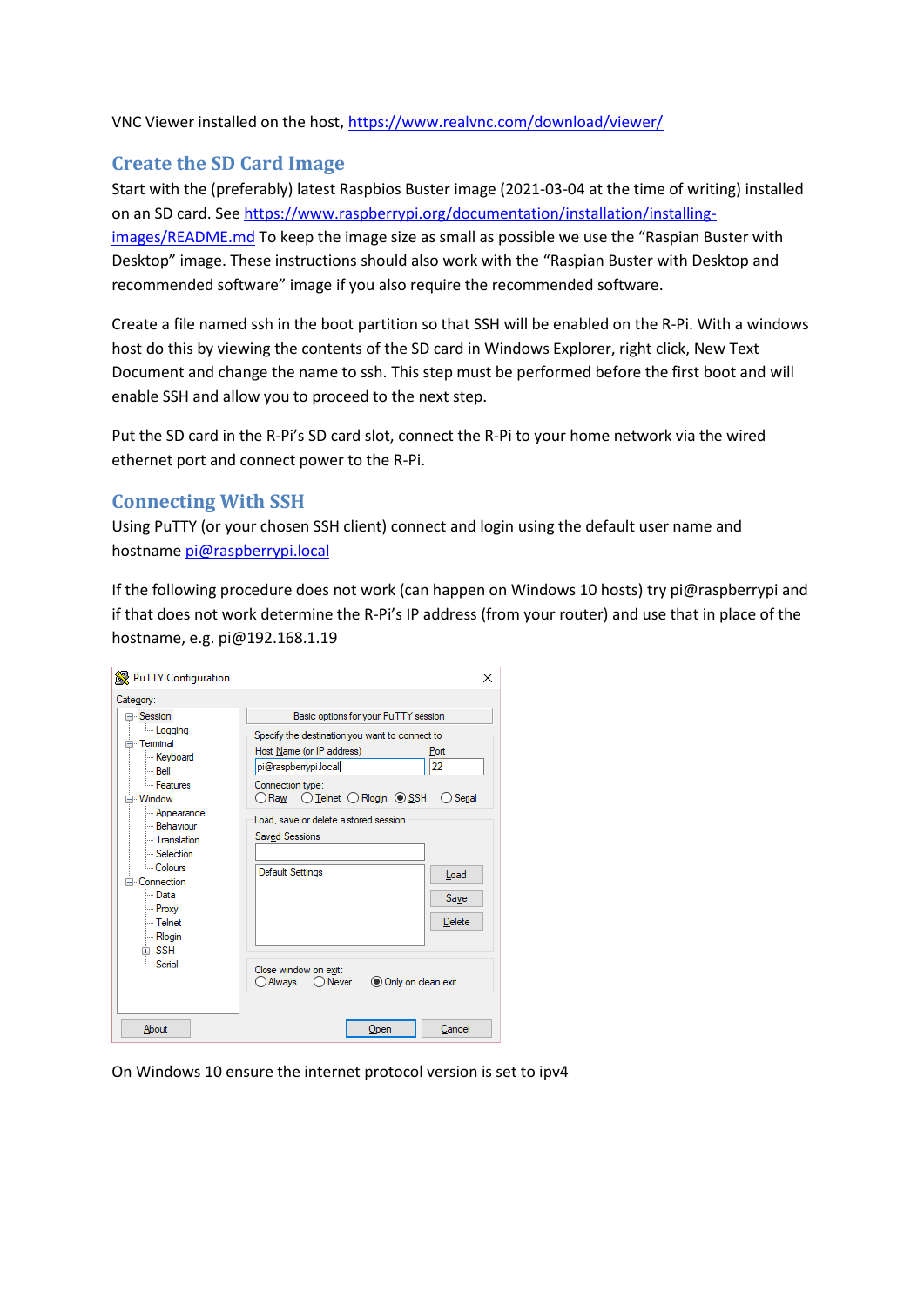

Click Open to connects and click Yes if presented with a security alert.

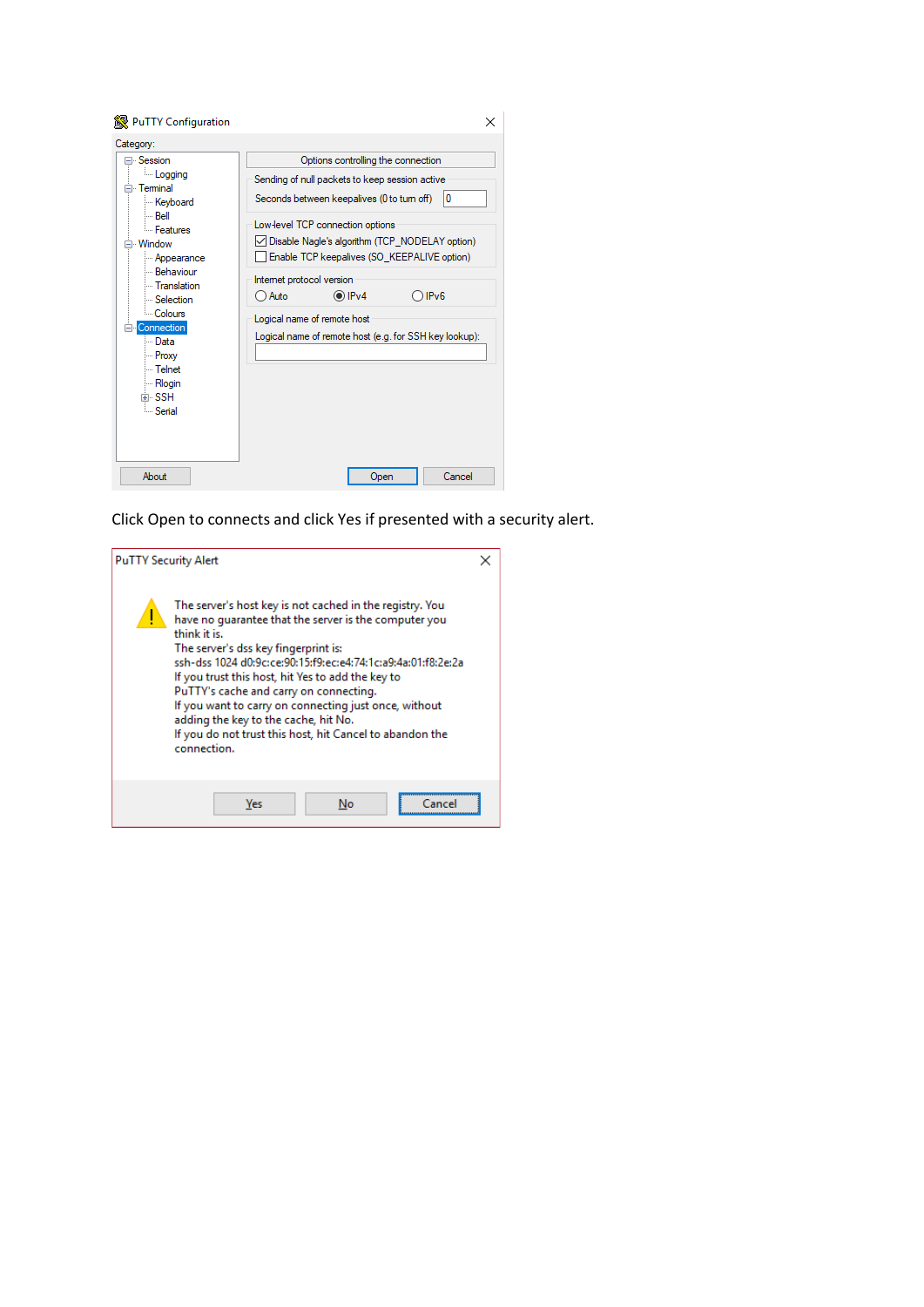When prompted enter the password 'raspberry'

```
pi@raspberrypi: ~
                                                                          \Box\timesUsing username "pi".
pi@raspberrypi.local's password:
Linux raspberrypi 4.14.30-v7+ #1102 SMP Mon Mar 26 16:45:49 BST 2018 armv71
The programs included with the Debian GNU/Linux system are free software:
the exact distribution terms for each program are described in the
individual files in /usr/share/doc/*/copyright.
Debian GNU/Linux comes with ABSOLUTELY NO WARRANTY, to the extent
permitted by applicable law.
Last login: Tue Apr 17 18:53:37 2018
SSH is enabled and the default password for the 'pi' user has not been changed.
This is a security risk - please login as the 'pi' user and type 'passwd' to set
a new password.
Wi-Fi is disabled because the country is not set.
Use raspi-config to set the country before use.
pi@raspberrypi:~ $
```
Note the warning message "SSH is enabled ..."

You may wish to change the password before proceeding, especially if you intend making your R-Pi visible on the Internet. Be sure to remember the new password.

Ensure you have the latest package update list.

#### **sudo apt-get update**

and then install updates

```
sudo apt-get dist-upgrade
```
The updates may take a little time. Answer Y if prompted to continue.

### **Update R-Pi 4 Firmware**

You may want to update the firmware on your R-Pi 4, depending when it was purchased, in order to get the latest power saving features.

```
sudo apt install rpi-eeprom
```

```
sudo rpi-eeprom-update
```
If you see something like \*\*\* UPDATE REQUIRED \*\*\* or \*\*\* UDATE AVAILABLE \*\*\* then run the command with the -a switch if you wish to install the update.

**sudo rpi-eeprom-update -a**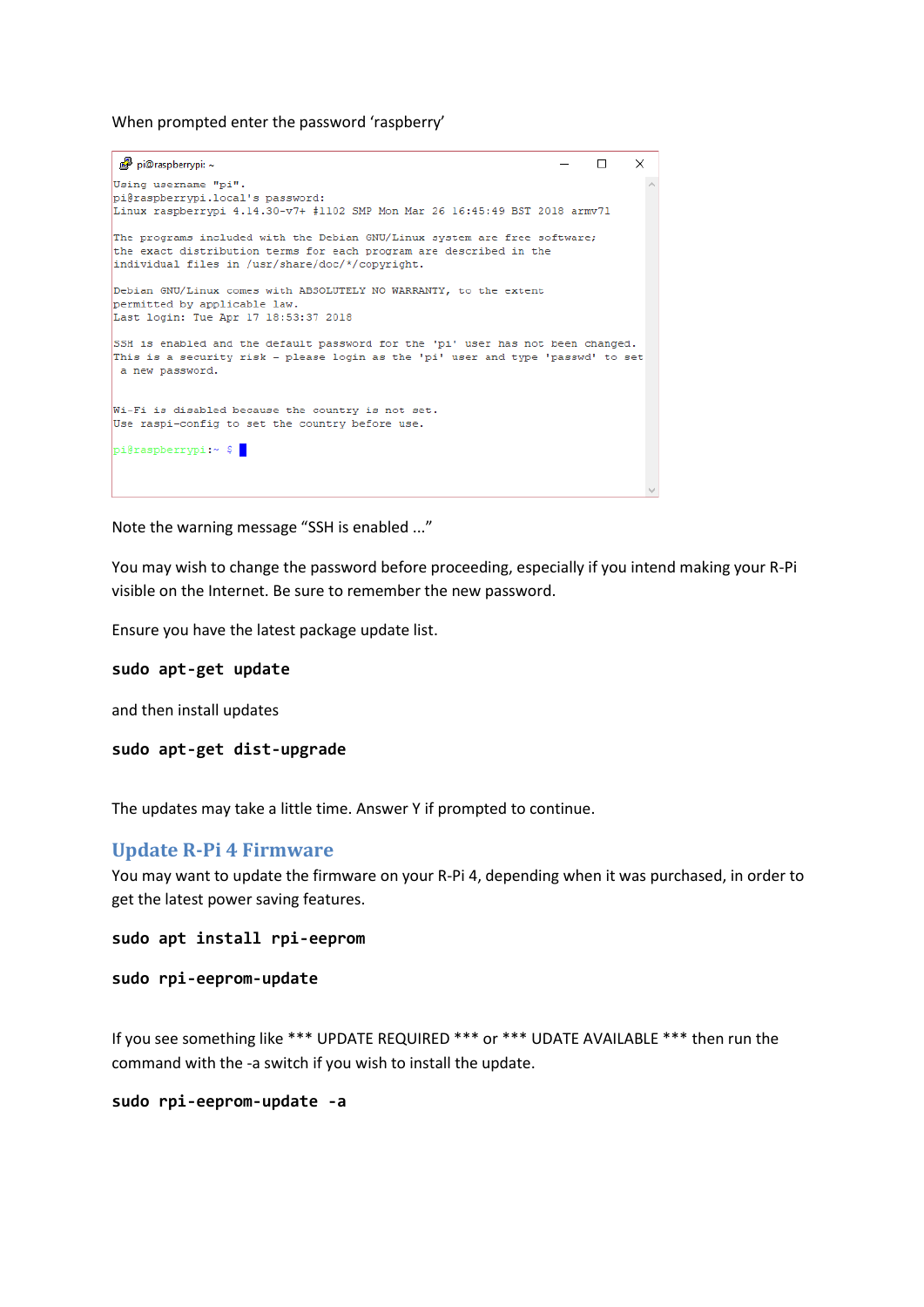## **Reboot**

Reboot your R-Pi.

### **sudo reboot**

Close the PuTTY window and then reconnect (with PuTTY) once the R-Pi has rebooted.

## **Run raspi-config**

To allow remote access to the virtual desktop, rather than the SSH command line, we need to enable VNC which is included with the Raspian distribution. Use the raspi-config utility.

### **sudo raspi-config**



Use the cursor keys to select Interfacing Options and enable VNC.

Return to the main raspi-config screen and select Localization options

Select WLAN Country and then select your country, e.g. GB for Great Britain.

Return to the main raspi-config screen and select Advanced options.

Select Display Options and then Resolution.

Select your chosen screen resolution for the virtual desktop, e.g., DMT Mode 85 1280x720 for a small window on the host PC. Choose a larger resolution if you prefer. You can change the resolution at any time from the virtual desktop once you have connected with VNC.

Exit raspi-config and reboot.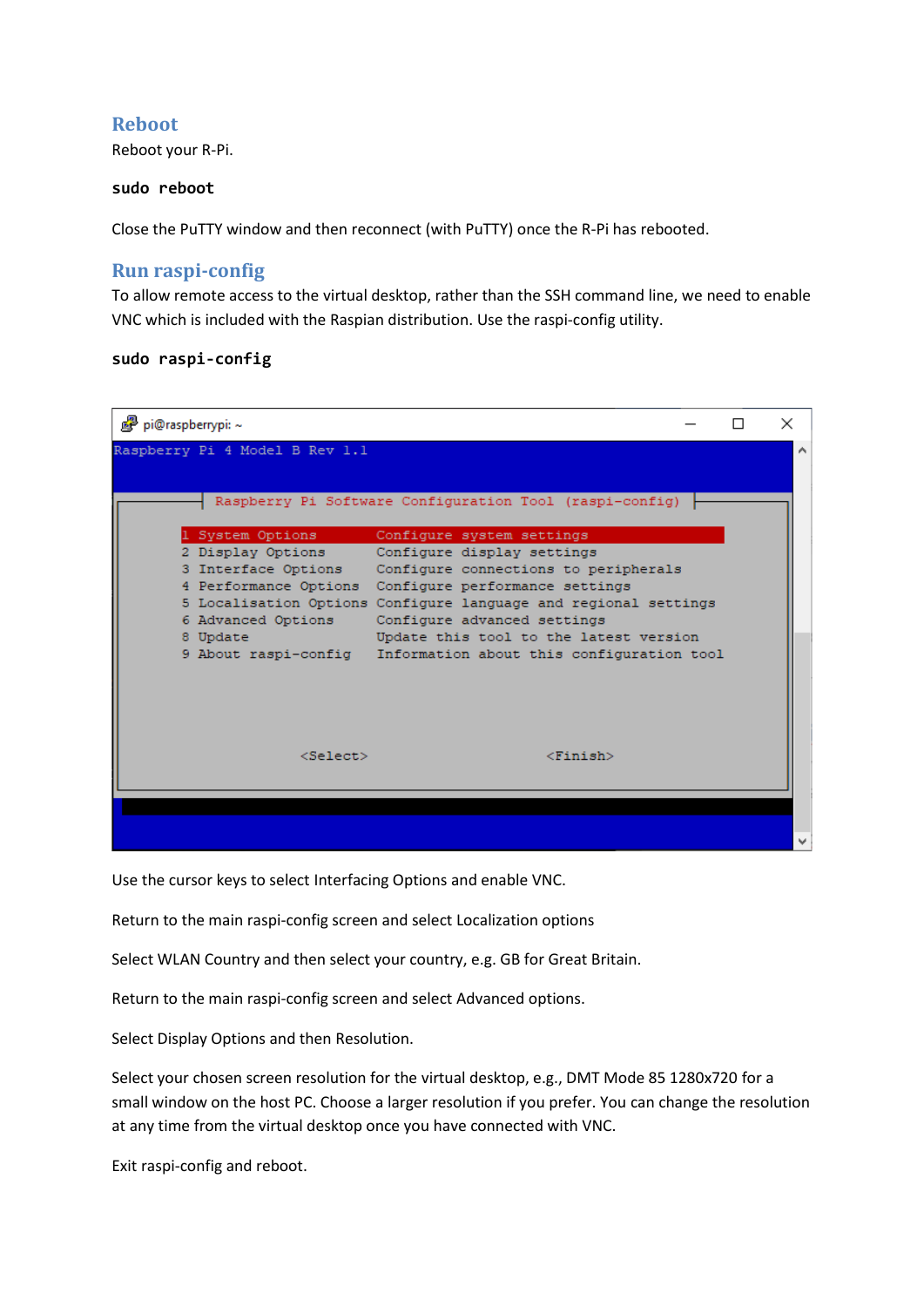## **Connecting With VNC**

Start VNC viewer on the host PC. Enter the VNC Server name 'raspberrypi.local' and click Connect.

| <b>V2 VNC Viewer</b>              | ×       |
|-----------------------------------|---------|
| <b>VNC<sup>®</sup> Viewer</b>     |         |
| VNC Server: raspberrypi.local     |         |
| Encryption: Let VNC Server choose |         |
| About<br>Options                  | Connect |

You may need to enter 'raspberrypi' or the IP address of the R-Pi rather than 'raspberrypi.local'

The first time you connect you will see an identity check

| V <sub>2</sub> VNC Viewer - Identity check                                                       |                                              |  |  |
|--------------------------------------------------------------------------------------------------|----------------------------------------------|--|--|
| <b>VNC Server not recognized</b>                                                                 |                                              |  |  |
| VNC Viewer has no record of connecting to this VNC Server, so its<br>identity cannot be checked. |                                              |  |  |
| <b>VNC Server:</b>                                                                               | raspberrypi.local::5900                      |  |  |
| Catchphrase:                                                                                     | Vampire scholar junior. Popular Madrid swim. |  |  |
| Signature:                                                                                       | aa-98-94-3a-e3-61-fb-bf                      |  |  |
| Are you sure you want to connect? You won't be warned about this again.                          |                                              |  |  |
|                                                                                                  | Continue<br>Cancel                           |  |  |

Click Continue, then enter the default username (pi) and password (default: raspberry, or the password you chose earlier)

|                                                                                                 | <b>V2</b> VNC Viewer - Authentication |  |  |
|-------------------------------------------------------------------------------------------------|---------------------------------------|--|--|
| <b>VNC Server:</b>                                                                              | raspberrypi.local::5900               |  |  |
| Username:                                                                                       | pi                                    |  |  |
| Password:                                                                                       |                                       |  |  |
| Catchphrase: Vampire scholar junior. Popular Madrid swim.<br>Signature: aa-98-94-3a-e3-61-fb-bf |                                       |  |  |
|                                                                                                 | Cancel<br>ок                          |  |  |

If you have not changed the default password, you will see a warning message each time you connect.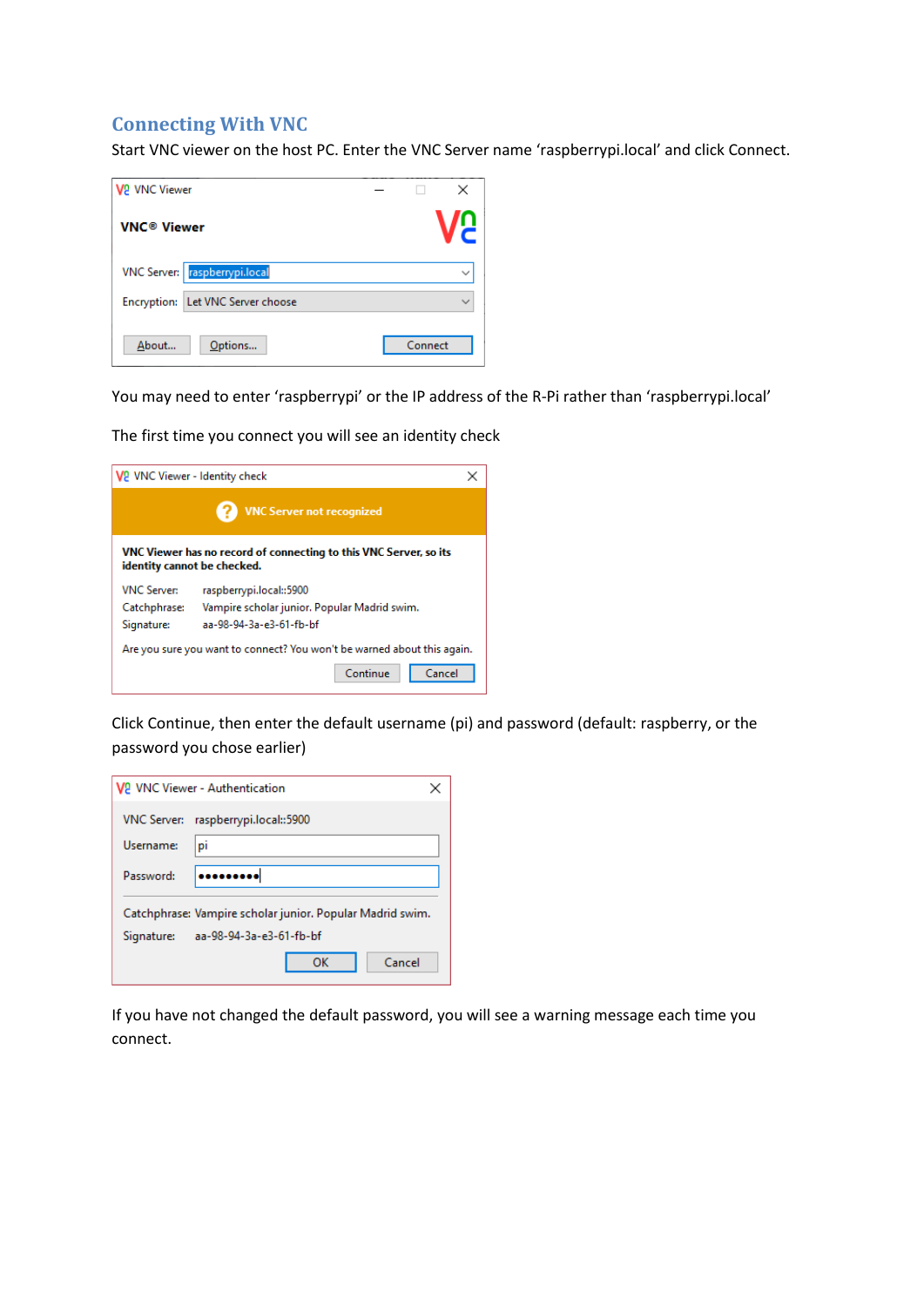

Click OK.

Click Next in the Welcome window and step through the one-time setup. **Do not** attempt to connect to a Wireless network, click Skip at that stage. You have another opportunity to change the default password should you wish to do so. Be sure to remember it! Click Skip at the Update Software Stage.

You may wish to adjust the screen reolution at this stage with Raspberry logo ->Preferences -> Screen Configuration -> Configure -> Screens -> HDMI-1 -> Resolution

## **R-Pi Configuration**

Click the Raspberry logo at the top left of the screen and select Preferences -> Raspberry Pi Configuration

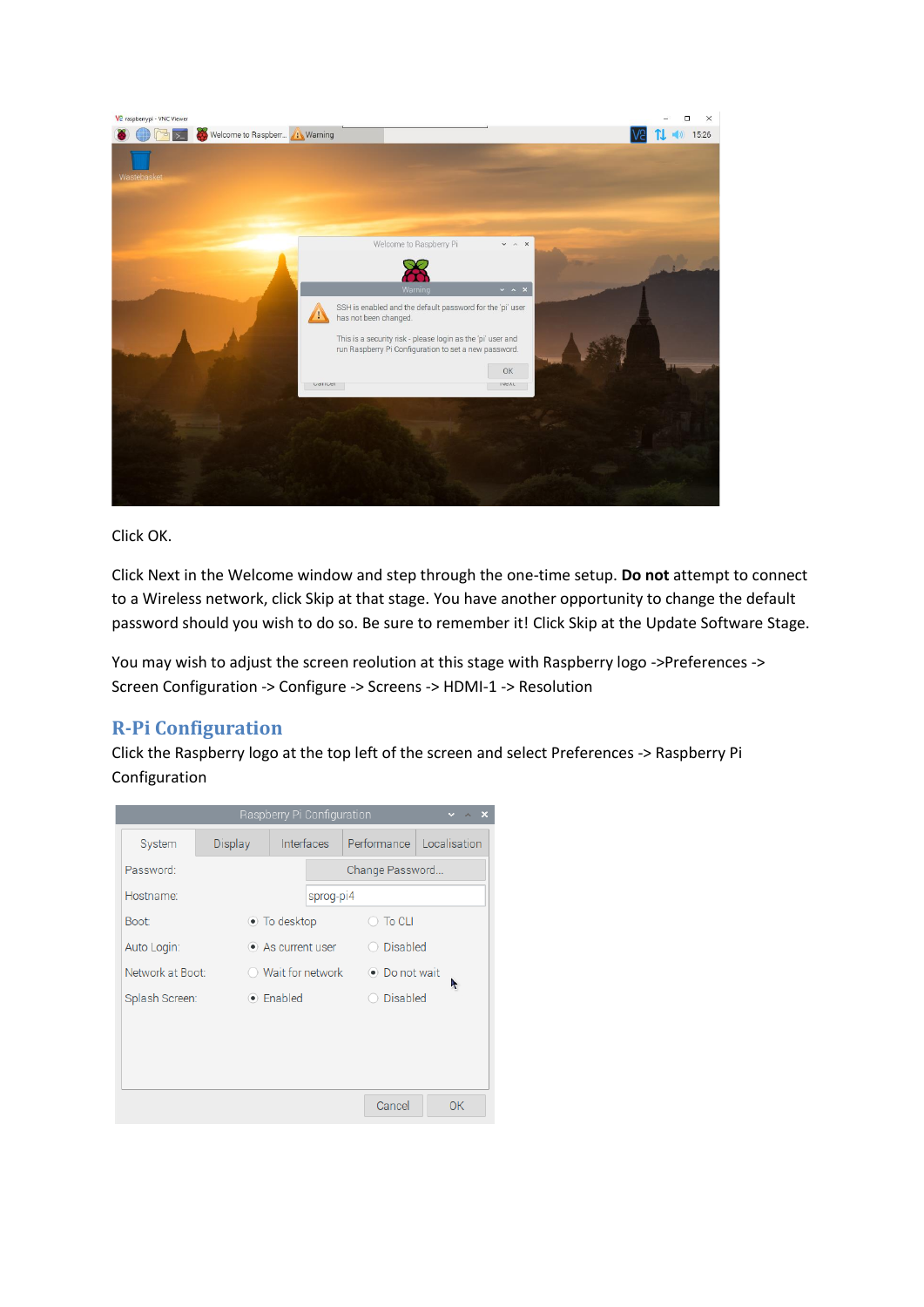Change the Hostname (optional, useful if you have more than one R-Pi). We use sprog-pi4 for our images. If you change it, then this is the name you must use in future for SSH and VNC, e.g. sprogpi4.local, rather than raspberrypi.local, in our case.

Click OK, then click No to postpone the reboot.

## **Get UART Overlays**

We require the UART interfaces to be swapped for the Pi-SPROG 3 so that serial0 is routed to the GPIO connector instead of being used for BlueTooth. We also require RTS and CTS handshaking to be enabled for the Pi-SPROG 3 Plus.

Download the uart-rtscts overlay. In a terminal window

### **wget https://raw.github.com/HiassofT/AtariSIO/master/contrib/rpi/uartctsrts.dtbo**

Copy it to the required directory.

### **sudo cp uart-ctsrts.dtbo /boot/overlays/**

(Alternatively download the overlay to your host PC and use the Windows 10 scp utiity to copy it to the R-Pi).

Add the overlays to config.txt.

### **sudo nano /boot/config.txt**

Scroll to the end of the file and add the following lines:

```
dtoverlay=miniuart-bt
enable_uart=1
dtoverlay=uart-ctsrts
```
Save (Write Out) the file and Exit.

### **UART setup**

Edit the command line to prevent the Kernel using the UART at startup. Open a terminal window.

### **sudo nano /boot/cmdline.txt**

Remove 'console=serial0,115200' noting that this file must contain only one line. Be careful not to split the line when editing it.

Save (Write out) the file and quit the editor.

Reboot your R-Pi (Raspberry Pi logo -> Shutdown -> Reboot). Close the VNC window, or

### **sudo reboot**

Close the VNC window. Wait a few moments for the R-Pi to reboot. Reconnect with VNC using the new hostname and/or password (if you changed them) in the previous step.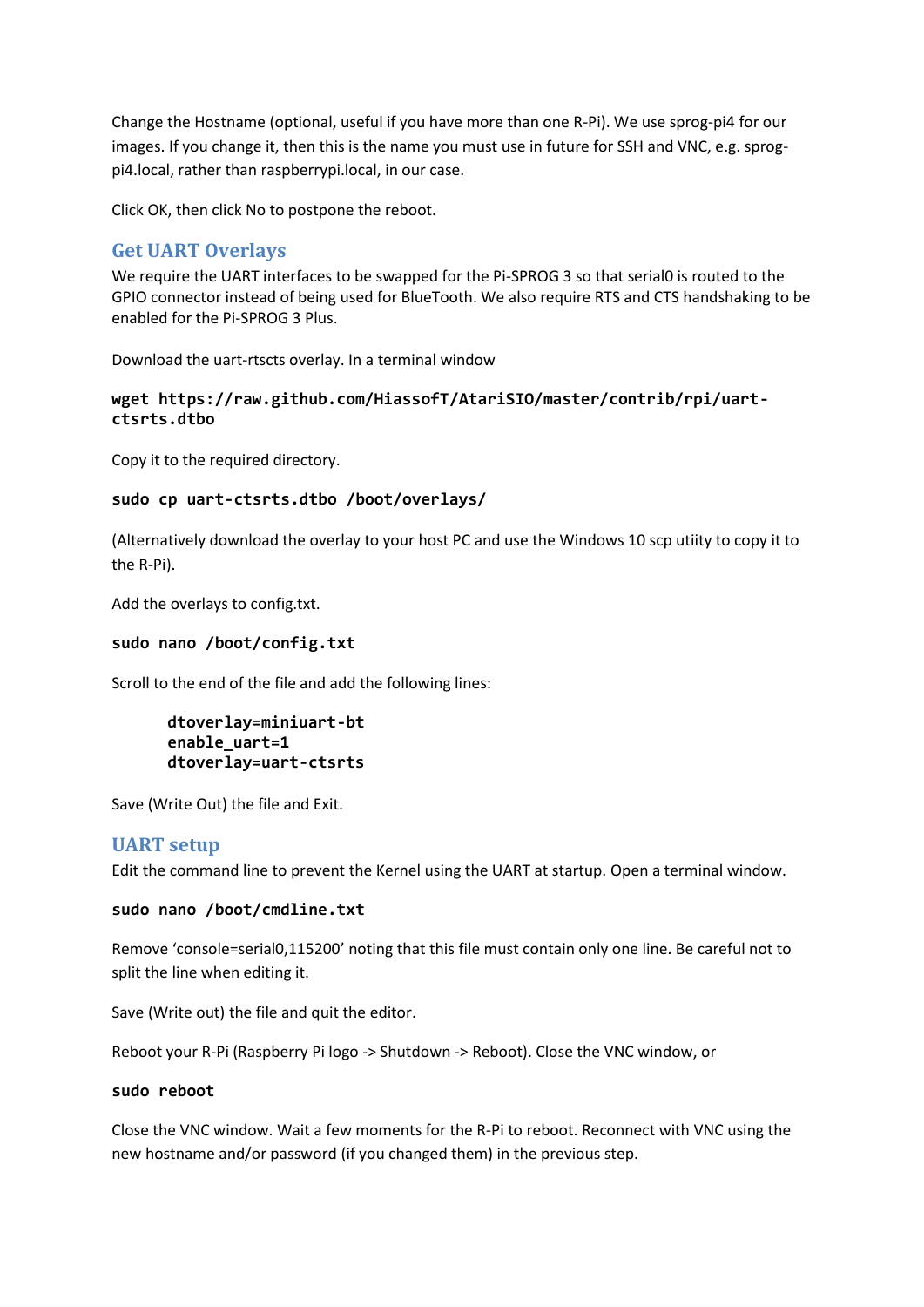Check that the UARTs are mapped correctly, open a terminal and type

### **ls –l /dev/ser\***

The output should be

lrwxrwxrwx 1 root root 5 Dec 13 13:34 /dev/serial0 -> ttyAMA0 lrwxrwxrwx 1 root root 5 Dec 13 13:34 /dev/serial1 -> ttyS0

Check that the RTS/CTS handshaking is enabled on the GPIO. In the terminal window, type

### **raspi-gpio get 16**

The output should show that GPIO 16 is now CTS0:

GPIO 16: level=0 fsel=7 alt=3 func=CTS0 pull=DOWN

Next, type

#### **raspi-gpio get 17**

The output should show that GPIO 17 is now RTS0:

GPIO 17: level=1 fsel=7 alt=3 func=RTS0 pull=DOWN

### **Download and Install Java**

The "Raspios Buster with Desktop" image does not include Java. Skip this step if you started from the "Raspios Buster with Desktop and recommended software" image.

Open a terminal and type

**sudo apt-get install -y openjdk-11-jre**

You can check the java version with

**java --version**

## **Install a terminal Emulator for Pi-SPROG 3 Terminal Access sudo apt-get install -y putty**

Shutdown your R-Pi.

Connect the Pi-SPROG 3 and its power supply.

Start your R-Pi.

You can test communication with the Pi-SPROG 3 using PuTTY:

#### **putty&**

Setup a serial connection to /dev/serial0.

For Pi-SPROG 3 v2 and Pi-SPROG 3 Plus set the baud rate to 460800.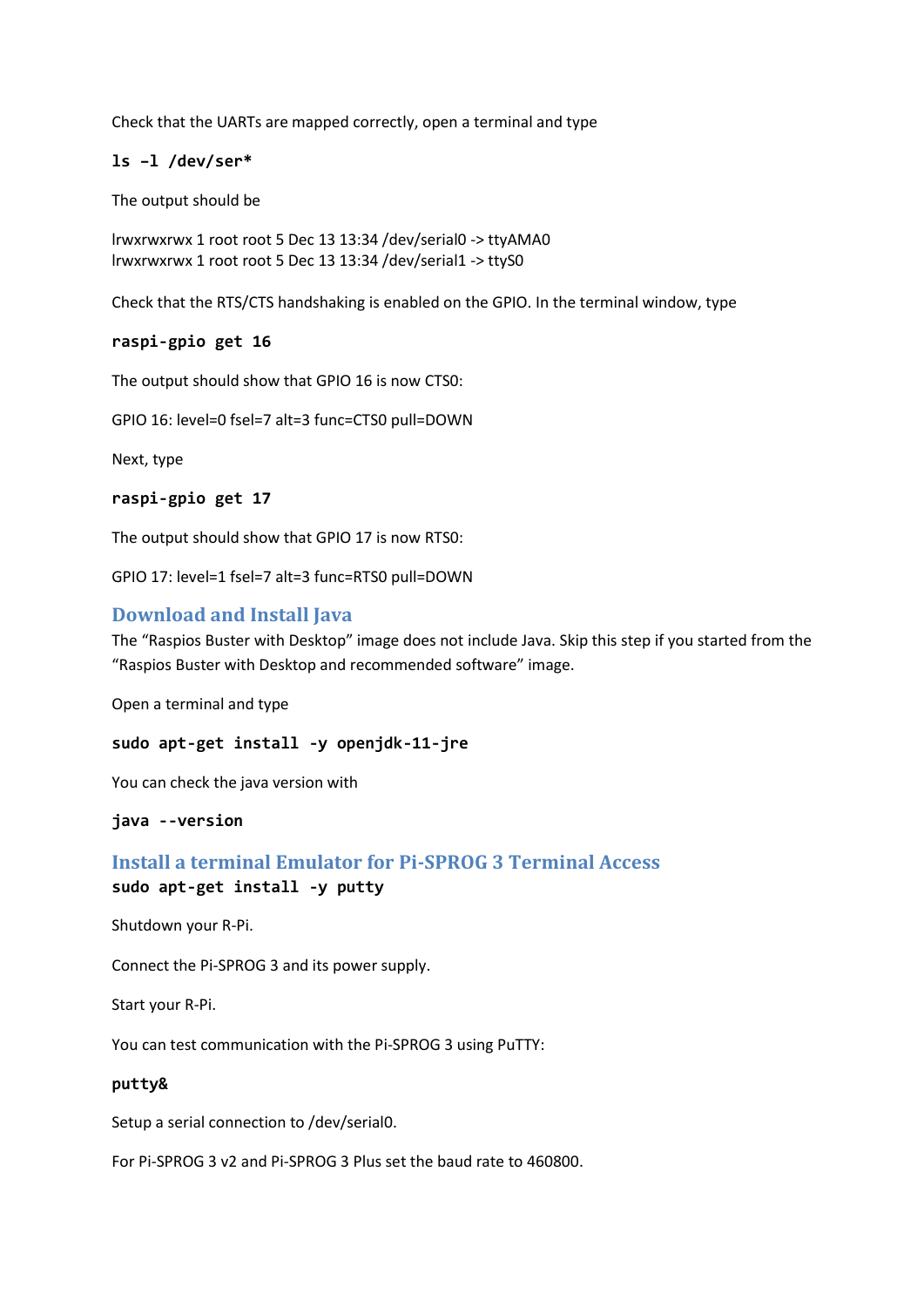For Pi-SPROG 3 set the baud rate to 115200.

Open the connection.

As an example, type ? followed by carriage return to see the firmware version.

On a Pi-SPROG 3 v2 or Pi-SPROG 3 Plus you will see something like

SPROG 3 Plus 2b Beta 5 CAN ID = 114 NN = 65534

(The Pi-SPROG 3 v2, Pi-SPROG 3 Plus and SPROG 3 Plus run the same firmware).

On a Pi-SPROG 3, you will see something like

Pi-SPROG 3 1c Beta 1

Close the PuTTY window.

You can use PuTTY for diagnostics such as checking that he Pi-SPROG 3 is working and for accessing the SPROG 3 terminal interface for configuration. See the appropriate User Guide for further details.

## **Download and Install JMRI**

Using the R-Pi web browser, navigate to [www.jmri.org/download/](http://www.jmri.org/download)index.shtml or search for 'jmri downloads' and download your chosen JMRI version for Linux (.tgz file). Download JMRI 4.23.4 or later to get the latest support for the Pi-SPROG 3.

When the download is complete, open the Downloads folder in File Manager, right click the downloaded archive and Extract To… (may take a little while to open the archive).

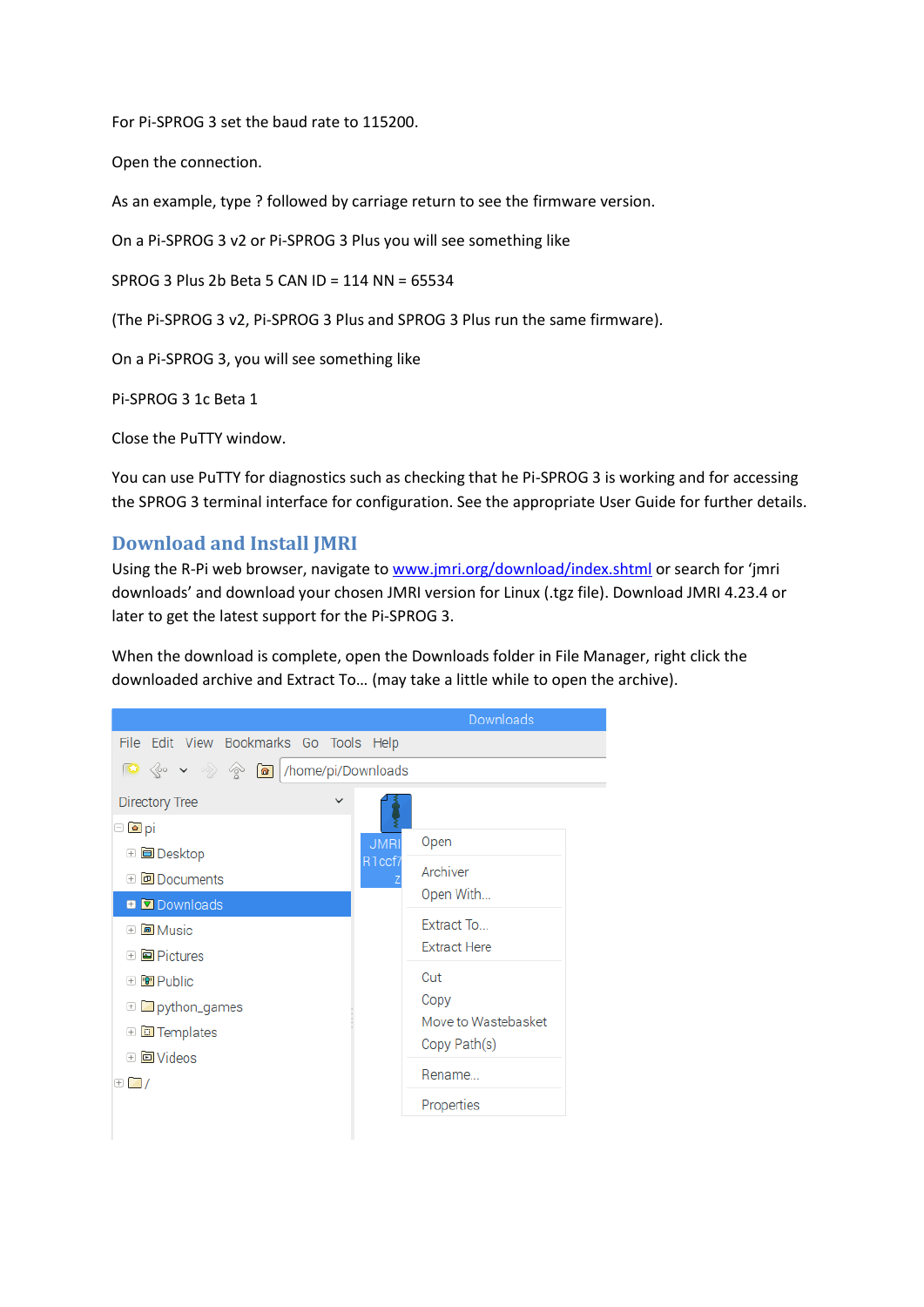Browse to, or type, your chosen location for installing JMRI, e.g., /home/pi, select "Ensure a containing directory". Click Extract.

| Extract files<br>$\times$ $\times$ $\times$         |  |  |  |
|-----------------------------------------------------|--|--|--|
| Extract to:                                         |  |  |  |
| /home/pil<br>œ                                      |  |  |  |
| $\blacktriangleright$ Ensure a containing directory |  |  |  |
| Files                                               |  |  |  |
| $\bullet$ All files                                 |  |  |  |
| $\bigcirc$ Selected files                           |  |  |  |
| O Files:                                            |  |  |  |
| Options                                             |  |  |  |
| $\blacktriangleright$ Extract files with full path  |  |  |  |
| l Touch files                                       |  |  |  |
| Overwrite existing files                            |  |  |  |
| $\Box$ Update existing files                        |  |  |  |
| $\Box$ Freshen existing files                       |  |  |  |
| Password:                                           |  |  |  |
| Cancel<br><b>Sextract</b>                           |  |  |  |

If extracted to /home/pi then the path to the application will be /home/pi/JMRI which we use in the following instructions.

### **PanelPro or DecoderPro?**

DecoderPro and PanelPro are different interfaces to the same underlying JMRI software. The split exists for historical reasons only. There are some differences in the functions that are available from the menus but most features are available through both interfaces.

The Pi-SPROG 3 Plus has two track outputs, one of which supports 'service mode' programming on a programming track.

The Pi-SPROG 3 v2 and Pi-SPROG 3 have only a single output that may be switched between service mode programming and layout operation. Unlike earlier SPROG products, it is not necessary to restart DecoderPro or PanelPro, or select a different connection profile, to change the operating mode, so there is no need to create shortcuts for both DecoderPro and PanelPro.

You can use either DecoderPro or PanelPro, depending on your preference.

If you have a Pi-SPROG 3 or Pi-SPROG 3 v2 and will be mainly using it for programming on a programming track then we would recommend DecoderPro as the Roster view is available immediately, rathet than requiring a menu selection in PanelPro.

### **To Create a Desktop Icon for PanelPro**

In a terminal window create and edit a desktop shortcut.

### **sudo nano /home/pi/Desktop/PanelPro**

**[Desktop Entry] Type=Application Encoding=UTF-8 Name=PanelPro Comment=JMRI PanelPro**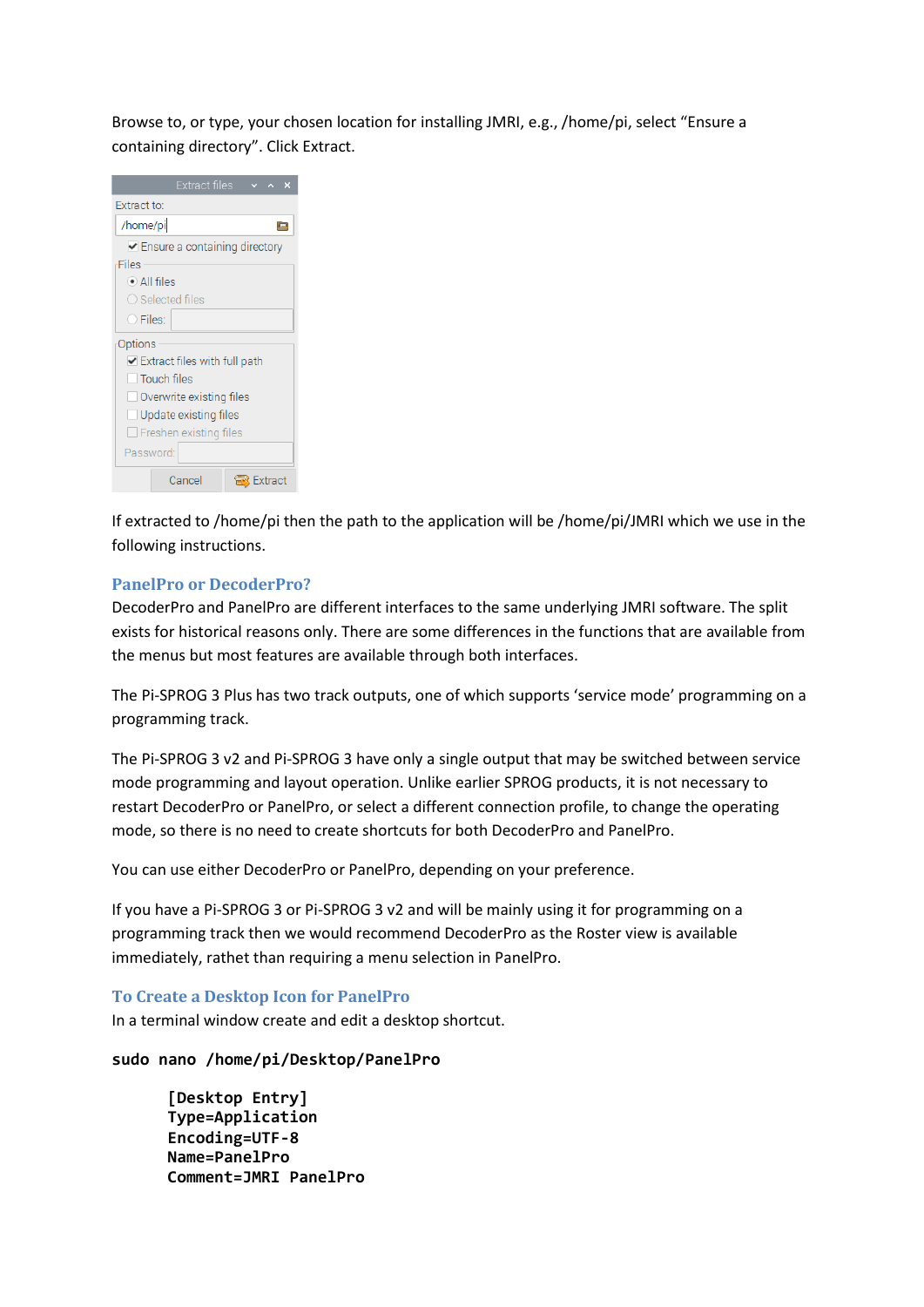### **Icon=/home/pi/JMRI/resources/PanelPro.gif Exec=/home/pi/JMRI/PanelPro Terminal=false;**

Adjust the paths as appropriate, depending where you extracted JMRI in the previous step.

Save the file and quit the editor. A new desktop icon should appear for PanelPro.

In the File Manager, edit the preferences and select "Don't ask options on launch executable file"

|                   |                                                                                                       | Preferences                                                                               |  |
|-------------------|-------------------------------------------------------------------------------------------------------|-------------------------------------------------------------------------------------------|--|
| General           | <b>Behaviour</b>                                                                                      |                                                                                           |  |
| Display           | Open files with single click                                                                          |                                                                                           |  |
| Layout            | Delay auto-selection in single click mode (0 to disable)                                              |                                                                                           |  |
| Volume Management | 0.60                                                                                                  |                                                                                           |  |
| Advanced          | <b>✓</b> Confirm before deleting files                                                                |                                                                                           |  |
| <b>Modules</b>    | Move deleted files to "Wastebasket" instead of erasing from disk                                      |                                                                                           |  |
|                   | ▼ Frase files on removable media instead of "Wastebasket" creation                                    |                                                                                           |  |
|                   | ✔ Confirm before moving files into "Wastebasket"                                                      |                                                                                           |  |
|                   | ○ Don't ask options on launch executable file                                                         |                                                                                           |  |
|                   | Bookmarks:                                                                                            | Open in current tab                                                                       |  |
|                   |                                                                                                       | Default drop action: Auto (move if on the same file system, otherwise copy) $\rightarrow$ |  |
|                   |                                                                                                       | Smart shortcut" auto-action on drop to Desktop folder                                     |  |
|                   | Unfold tab when files are dragged onto tab button<br>Focus previous folder after coming to its parent |                                                                                           |  |
|                   |                                                                                                       |                                                                                           |  |
|                   |                                                                                                       |                                                                                           |  |

Start PanelPro by double clicking the desktop icon.

When the Preferences appears, create a new profile by selecting SPROG DCC Generation 5 (**Not** simply SPROG DCC) as the System and Pi-SPROG 3, Pi-SPROG 3 v2 or Pi-SPROG 3 Plus (depending on your SPROG hardware) as the System connection. Select ttyAMA0 as the Serial port.

|                                                     | DecoderPro Wizard                     |                                                               |        |  |
|-----------------------------------------------------|---------------------------------------|---------------------------------------------------------------|--------|--|
|                                                     | <b>Select your DCC Connection</b>     |                                                               |        |  |
|                                                     | <b>System manufacturer</b>            |                                                               |        |  |
|                                                     |                                       | <b>SPROG DCC Generation 5 <math>\blacktriangledown</math></b> |        |  |
|                                                     | <b>System connection</b>              |                                                               |        |  |
|                                                     | <b>Pi-SPROG 3</b>                     | ▼                                                             |        |  |
|                                                     | <b>Settings</b>                       |                                                               |        |  |
| First select the manufacturer<br>of your DCC system |                                       |                                                               |        |  |
| Followed by the type of<br>connection being used.   | <b>Serial port:</b>                   | ttyAMA0                                                       | ▼      |  |
|                                                     | <b>Connection Prefix: S</b>           |                                                               |        |  |
| Finally select the serial port                      |                                       | Connection Name: SPROG DCC Generation 5                       |        |  |
| or enter in the IP address of<br>the device         | <b>Additional Connection Settings</b> |                                                               |        |  |
|                                                     |                                       |                                                               |        |  |
|                                                     |                                       | $<$ Back<br>Next                                              | Cancel |  |

Keep the Preferences open for the next step.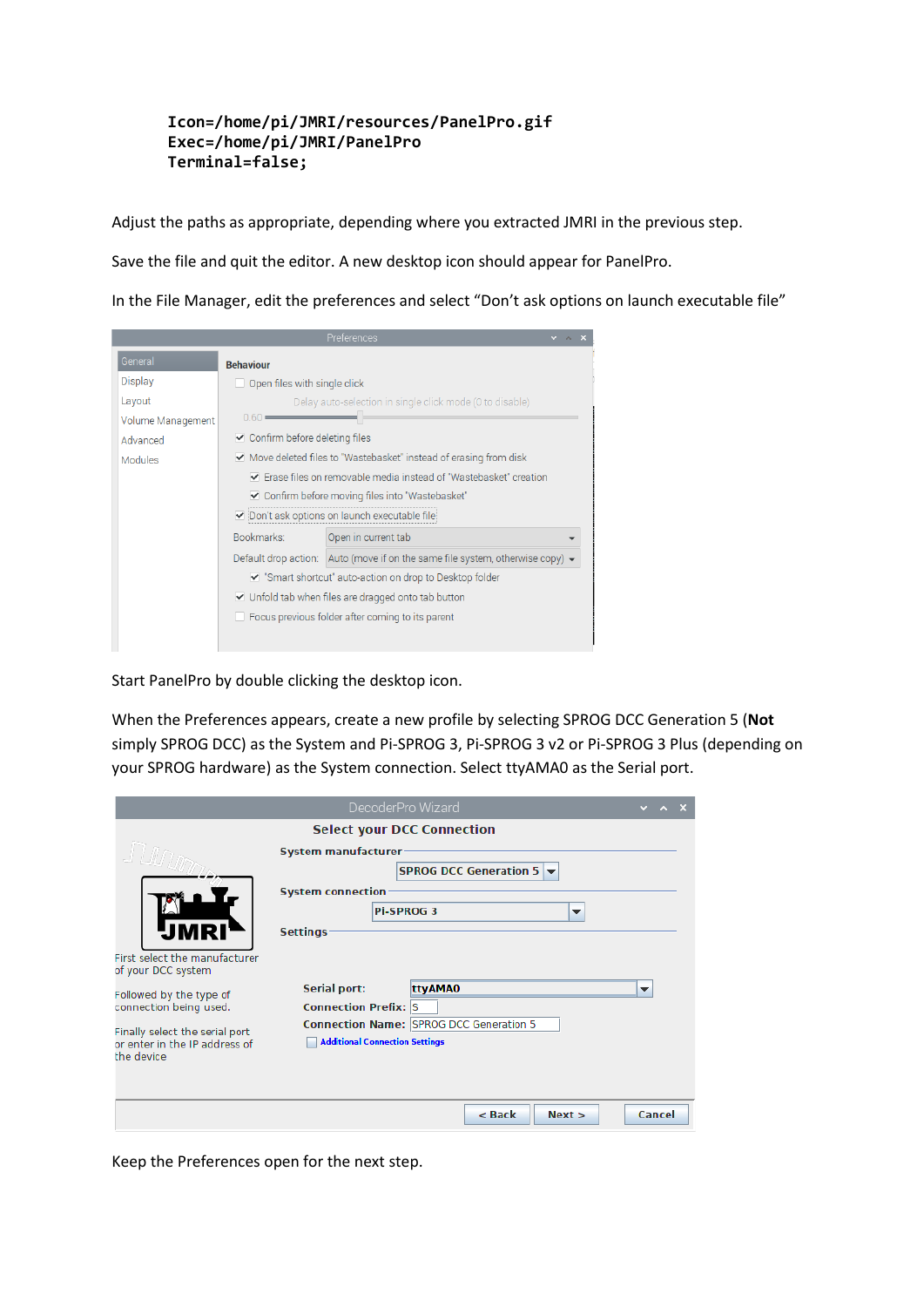### **Start Withrottle Server Automatically (Optional)**

If you want to operate your layout using mobile devices as Throttles (cabs) using an Android or iOS app then you can set the WiThrottle server to start automatically. Select Start automatically with application on port 12090.

|                                                                                                                        | Preferences                                                                                | - x<br>$\Box$<br>$\overline{\phantom{0}}$ |
|------------------------------------------------------------------------------------------------------------------------|--------------------------------------------------------------------------------------------|-------------------------------------------|
| <b>Window Help</b>                                                                                                     |                                                                                            |                                           |
| <b>Connections</b><br><b>Defaults</b><br><b>File Locations</b><br><b>Start Up</b><br><b>Display</b><br><b>Messages</b> | eStop<br><b>☑</b> Use eStop $\vert 10 \rangle$ Seconds until eStop                         |                                           |
| Roster<br>Throttle<br>WiThrottle<br><b>Config Profiles</b><br>Railroad Name                                            | <b>Function Buttons</b><br>$V$ F2 always momentary<br>Network-                             |                                           |
| <b>ISON Server</b><br><b>Web Server</b><br><b>SRCP Server</b><br>Simple Server<br>Warrants                             | 12090 Port Number   Start automatically with application<br><b>Allowed Controls</b>        |                                           |
| $\blacksquare$<br>Ш<br>⊪⊧<br>$\blacksquare$ Save                                                                       | <b>O</b> NMRA Format<br>Track Power 7 Turnouts 7 Routes 7 Consists<br>O DCC Brand-Specific |                                           |

Save the preferences and restart PanelPro. The WiThrottle server should start up (may be hidden behind the PanelPro window).

Quit PanelPro.

### **To Create a Desktop Icon for DecoderPro**

In a terminal window create and edit another desktop shortcut.

```
sudo nano /home/pi/Desktop/DecoderPro
```

```
[Desktop Entry]
Type=Application
Encoding=UTF-8
Name=DecoderPro
Comment=JMRI DecoderPro
Icon=/home/pi/JMRI/resources/dp3_48x48.gif
Exec=/home/pi/JMRI/DecoderPro
Terminal=false;
```
Save the file and quit the editor. A new desktop icon should appear for DecoderPro.

Start DecoderPro and click New when the Profile selector appears.

Give the Profile a name, e.g., DecoderPro-Pi-SPROG-3 and click OK. The name can be any descriptive name you wish to allow distinction between different connection profiles, e.g., if you also have other hardware connected to the Raspberry-Pi.

Click Next.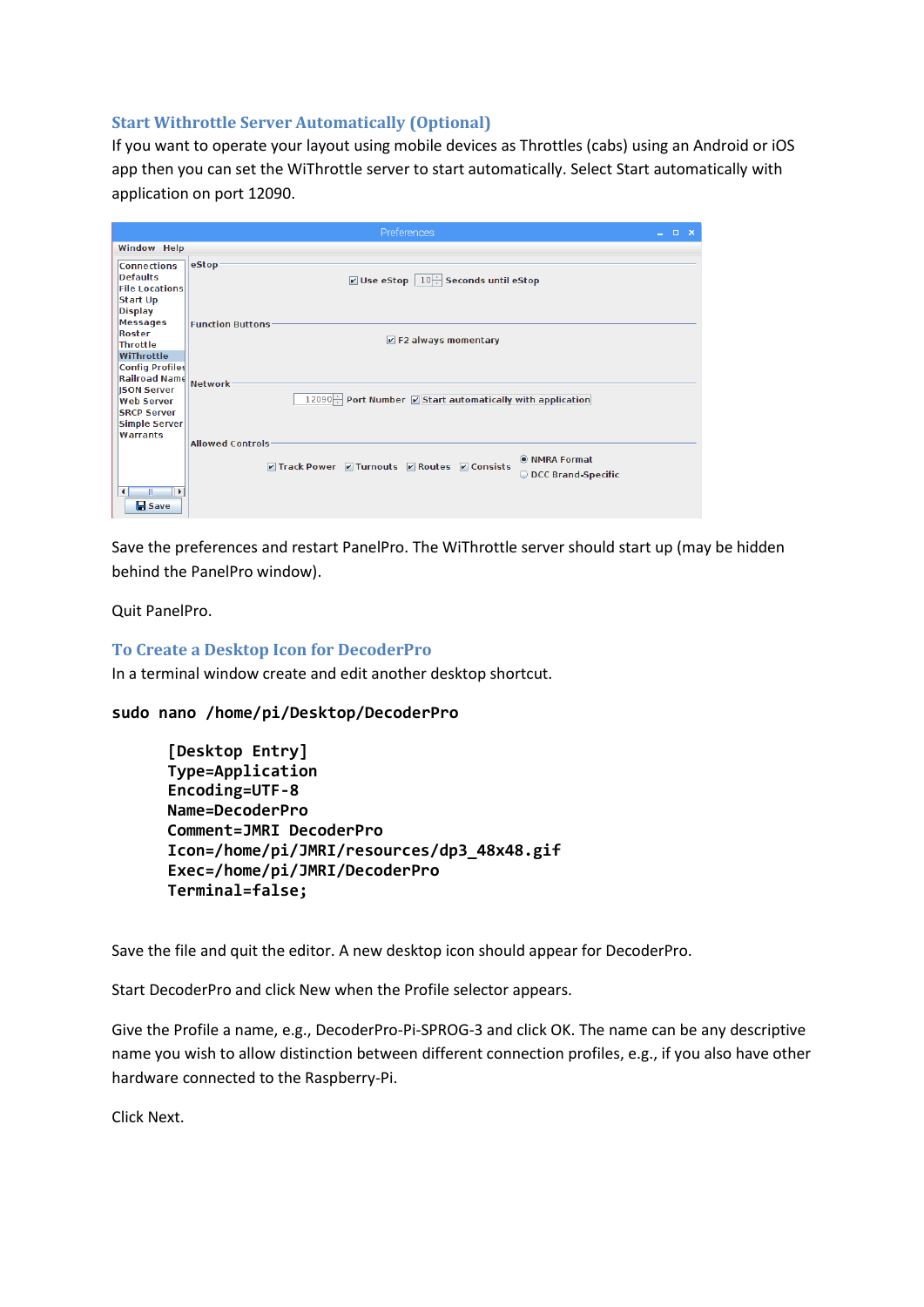Work through the connection wizard and set the same preferences as you would for PanelPro but select Pi SPROG 3 Programmer as the System connection. Be sure to select "SPROG DCC Generation 5" and not "SPROG DCC" as the manufacturer.

Quit DecoderPro.

### **Run PanelPro (or DecoderPro) at Startup (optional)**

You must only try to run one of PanelPro or DecoderPro at any one time, otherwise there will be a conflict of access to the serial port.

Complete this step if you want the software to start automatically at startup. E.g., to start PanelPro if you do not have a screen and keyboard connected to the Pi.

In a terminal create a session autostart file

```
sudo mkdir .config/lxsession
sudo mkdir .config/lxsession/LXDE-pi
sudo cp /etc/xdg/lxsession/LXDE-pi/autostart .config/lxsession/LXDE-pi/
sudo nano /home/pi/.config/lxsession/LXDE-pi/autostart
```
Add the following line, with the path to the location where you installed PanelPro (or DecoderPro)

### **@/home/pi/JMRI/PanelPro**

Save the file and quit the editor.

At this point you may wish to reboot the R-Pi to verify that PanelPro starts up. Then quit PanelPro.

### **WiFi Access Point (AP) Setup**

For reference, these instructions in this section are based on [https://www.raspberrypi.org/documentation/configuration/wireless/access-point-routed.md,](https://www.raspberrypi.org/documentation/configuration/wireless/access-point-routed.md) without the routing or IP masquerading, with our own customization.

Download and install DNS and AP software packages:

#### **sudo apt-get install -y dnsmasq hostapd**

Turn the newly installed software off whilst we edit the configuration files:

```
sudo systemctl stop dnsmasq
sudo systemctl stop hostapd
```
### **Apply Static IP Address to the R-Pi**

Edit the interface settings to set a static IP address for your R-Pi wireless network. First, prevent dhcpcd managing the WiFi network. Add the following lines to the end of the configuration file:

#### **sudo nano /etc/dhcpcd.conf**

```
interface wlan0
static ip_address=192.168.6.1/24
nohook wpa_supplicant
```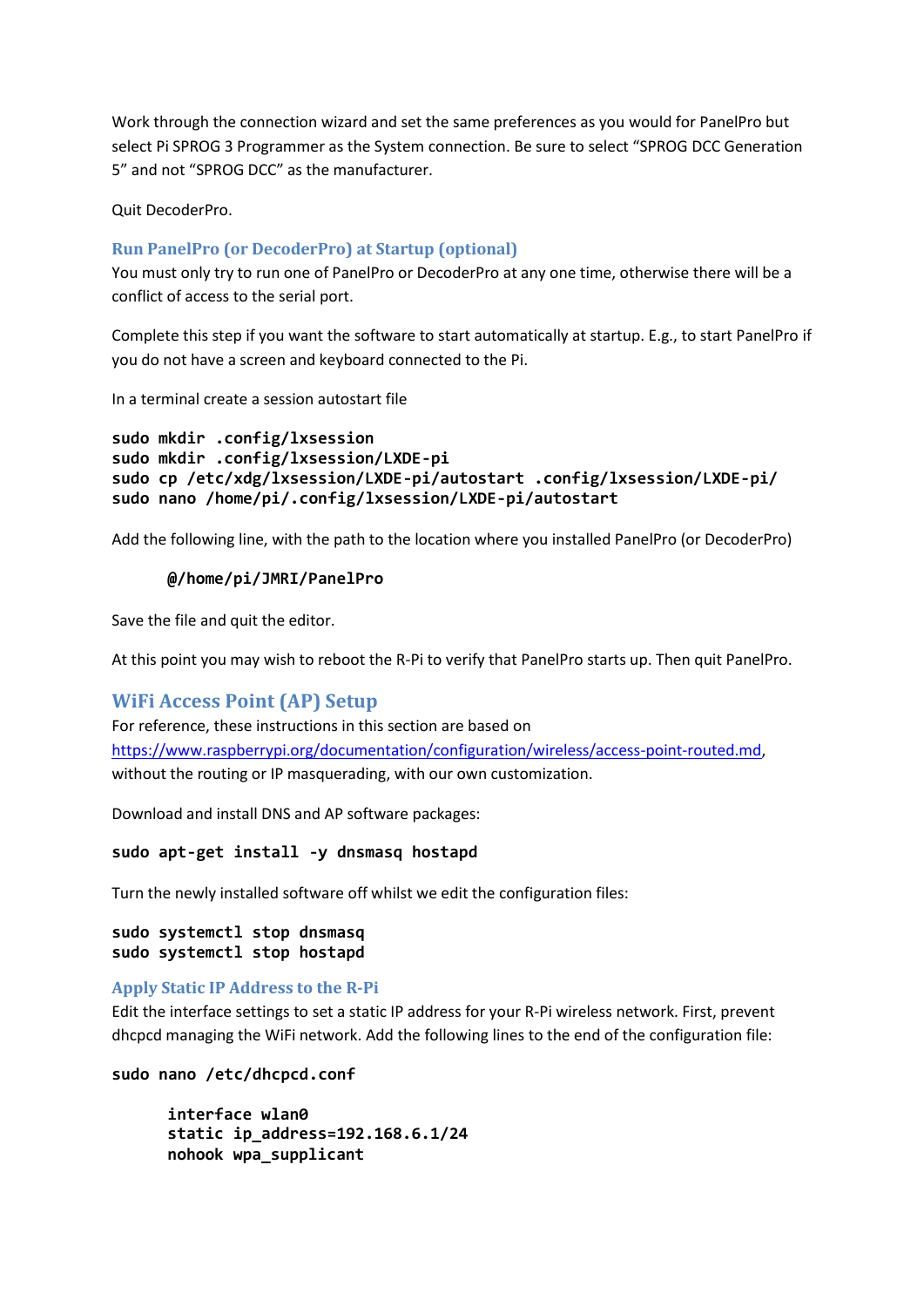Write the file and quit the editor.

Restart dhcpcd

### **sudo service dhcpcd restart**

### **Configure dnsmasq**

Save the old configuration.

#### **sudo mv /etc/dnsmasq.conf /etc/dnsmasq.conf.orig**

Create a new one by entering the following in your editor.

#### **sudo nano /etc/dnsmasq.conf**

**interface=wlan0 domain-needed dhcp-range=192.168.6.50,192.168.6.99,255.255.255.0,12h dhcp-option=252,"\n"**

Save the file and quit the editor.

The dhcp-range should be in the same subnet as the static IP assigned to the R-Pi. In our example the R-Pi was assigned the static IP address 192.168.6.1. The dhcp-range example here is in the same 192.168.6.x subnet and will assign up to 50 IP addresses to WiFi connected devices in the range 192.168.6.50 - 192.168.6.99.

### **Configure the AP**

Configure hostapd by creating a configuration file with your editor. The ssid can be the same as the hostname setup above.

Note the driver name is "en-el-eight-zero-two-one-one" .

You may wish to use a different wireless channel depending on which channels are less congested in your situation.

You may choose your own passphrase (password), but be sure to remember it. The password must be at least 8 characters.

**sudo nano /etc/hostapd/hostapd.conf**

```
country_code=GB
interface=wlan0
ssid=sprog-pi4
hw_mode=g
channel=6
macaddr_acl=0
auth_algs=1
ignore_broadcast_ssid=0
wpa=2
```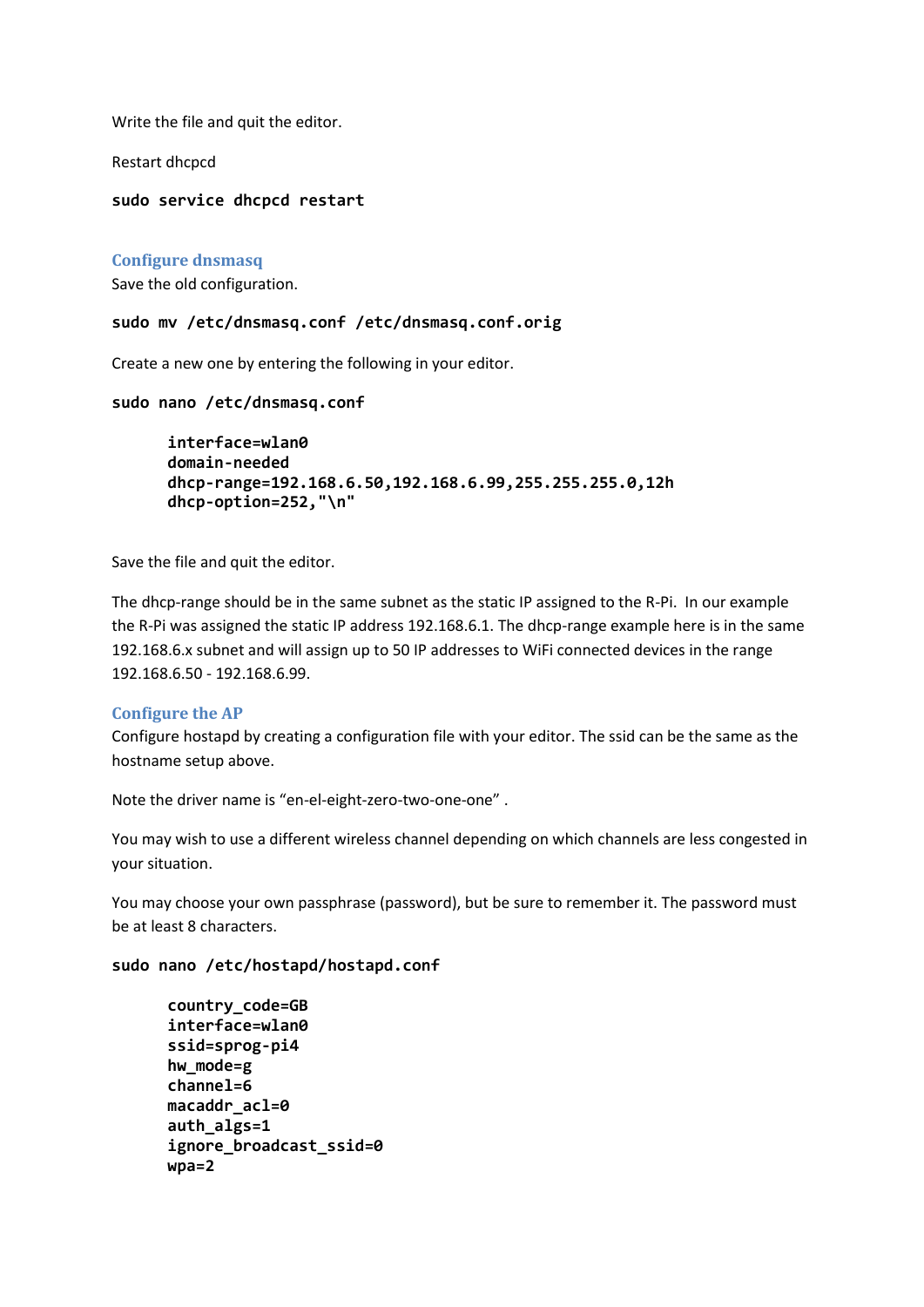```
wpa_key_mgmt=WPA-PSK
wpa_passphrase=pi-sprog
wpa_pairwise=TKIP
rsn_pairwise=CCMP
eap_reauth_period=360000000
```
Write the file and quit the editor.

Next, tell hostapd where to look for the config file when it starts up on boot;

### **sudo nano /etc/default/hostapd**

Uncomment (remove the leading # character) the DAEMON\_CONF line and enter the path to .conf file you just created.

### **DAEMON\_CONF="/etc/hostapd/hostapd.conf"**

Save the file and quit the editor.

## **Start the services sudo systemctl unmask hostapd**

**sudo systemctl start hostapd**

**sudo systemctl start dnsmasq**

Reboot your R-Pi.

You should now be able to connect to the sprog-pi4 network and be assigned an IP address. You may receive a notification that there is no internet connection.

WiThrottle or EngineDriver apps should now be able to connect to the WiThrottle server in JMRI.

If you cannot find the sprog-pi4 wireless network, check the status of hostapd

### **sudo service hostapd status**

It should show active (running).

If it shows active (exited) then you have a problem with /etc/default/hostapd with the DAEMON CONF variable or a problem with /etc/hostapd/hostapd.conf.

Type CTRL-C to exit the status.

You may also connect to the R-Pi from, e.g., a laptop or tablet by selecting the sprog-pi4 network in the wireless network setup. Login with the WPA passphrase, entered above, as you would when connecting to your own wireless router. Run VNC viewer, or similar, on your laptop or tablet to see the R-Pi desktop.